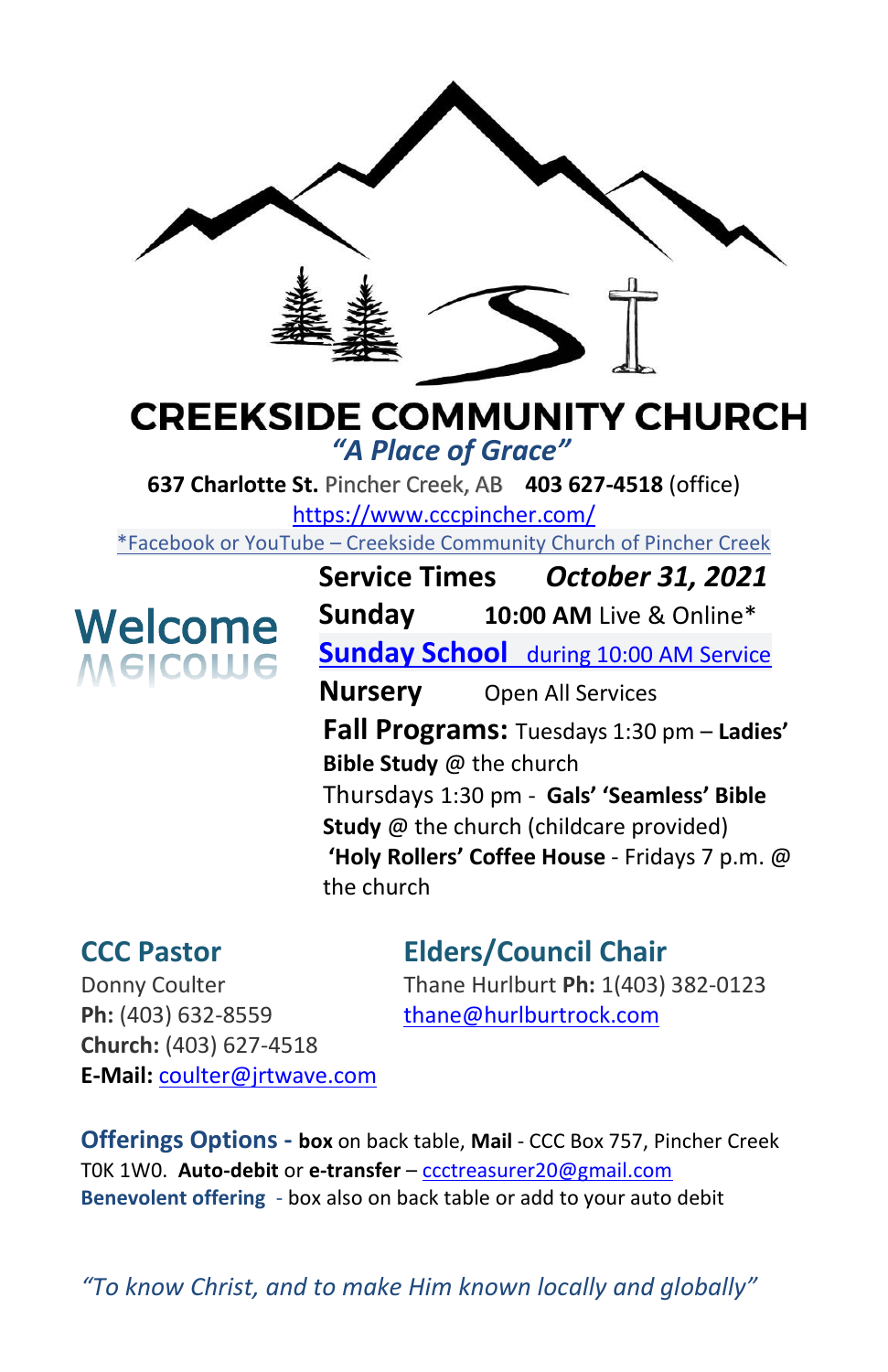# **Ministries & Outreach**

**Community** Joy Hurlburt *Deacon, Congregational Care 403 330-5399* [joy@hurlburtrock.com](mailto:joy@hurlburtrock.com)

**Missions** – 'your name?' please speak to Pastor Donny

**Prayer Needs** Pastor Donny

# **Youth Ministry 'Holy Rollers' Coffee House**

Leaders: Chelsea & Eli Barton **Ph: 403-795-2733**

# **Today's Service**

#### **Welcome and Announcements** *Thane Hurlburt & Pastor Donny*

- Its *Pastor Appreciation Month*: a note of thanks, an offer for child care, a meal at your home, an invitation to visit…
- *Our Fall Missions project:* help CBM train church leaders thru its partnerships with seminaries in Lebanon, Bolivia, Indonesia, Thailand and online. *Many pastors within CBM's global church partners have died due to Covid 19* - some the only ones in their congregations with Bible training. Give what you can – attach to your regular offerings or see info about giving
- *Youth 'Holy Rollers'* friendship evangelism Friday evenings
- Join *the BWA Women's Worldwide Day of Prayer tomorrow* online
- *CCC Congregational meeting* **December 2nd**

#### **Worship through Music** *Led by Dana*

*Heaven came down There is a fountain King of my Life Worthy of It All Unclouded Day*

### **through Prayer and Praise** *Led by Thane & Pastor Donny*

- Praise for the service of **Moreen Sharp**, finished her 5 year term as . *Interim Director of Baptist World Alliance Women's Division* and for tomorrow's *BWA Women's Day of Prayer*. Pray for Moreen now serving Canadian Baptist churches on CBM Board (Moreen's husband is Paul Sharp, retired minister of this church and others in Western Canada)
- **F** Pray for **Emily, her son Max, and his grandma** (Pastor Donny's sister) as they work with the courts to determine the future of this little boy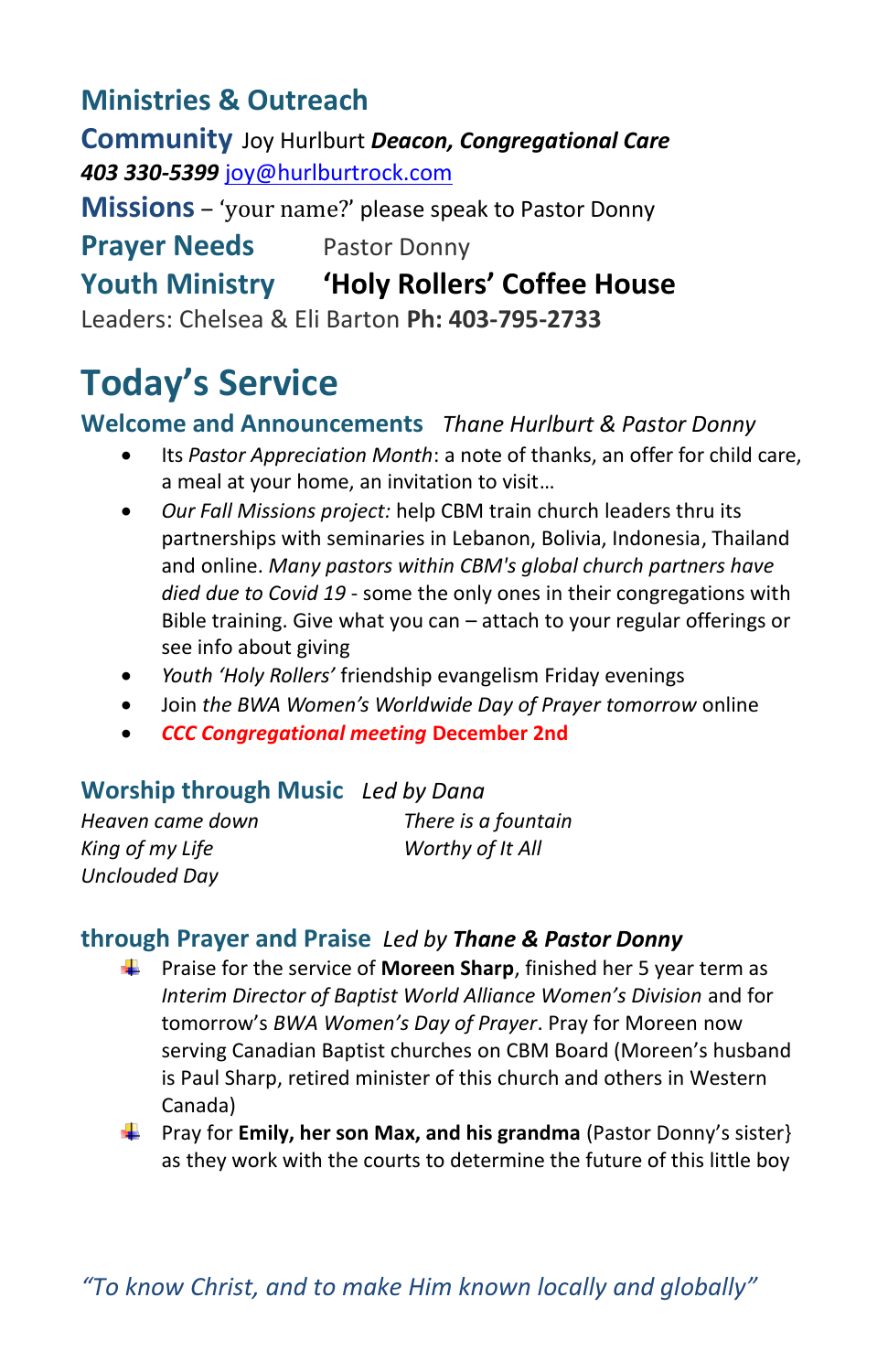### **Today's Message Notes . . . Work of Holiness Battlefield of the Mind Pt 5 Philippians 4:8 True and Honest**

- **I. Whatever is True…continued - What does TRUE look like in my life?**
	- The Spirit of Truth John 16:13 Questions: Are you asking that of Him? Are you following His guidance?
	- When you DWELL on what is true it will begin to permeate your life.
		- 1. It shows in your actions and relationships
			- Matthew 5:33-37
		- 2. You cannot accomplish the good of God by withholding truth
			- You cannot use deception to build the Kingdom of God
			- You cannot live a lie by projecting something you are really not
			- Luke 12:56
		- 3. When we sin we confess
			- $\bullet$  James 5:16

#### **II. Whatever is Honorable (Honest or Noble)**

- Words to describe something honorable:
	- Worthy of respect, dignified, Lofty not trashy, of good character, Integrity
	- Honorable in Scripture: II Timothy 3, Titus 2:7
	- Words to describe the opposite of Honorable
		- Dishonorable, Lack of integrity, unprincipled, frivolous,
	- Things that lead to honorable or dishonorable thinking
		- 1. The media we expose ourselves to
		- 2. Experiences of our lives
		- 3. Filed of work